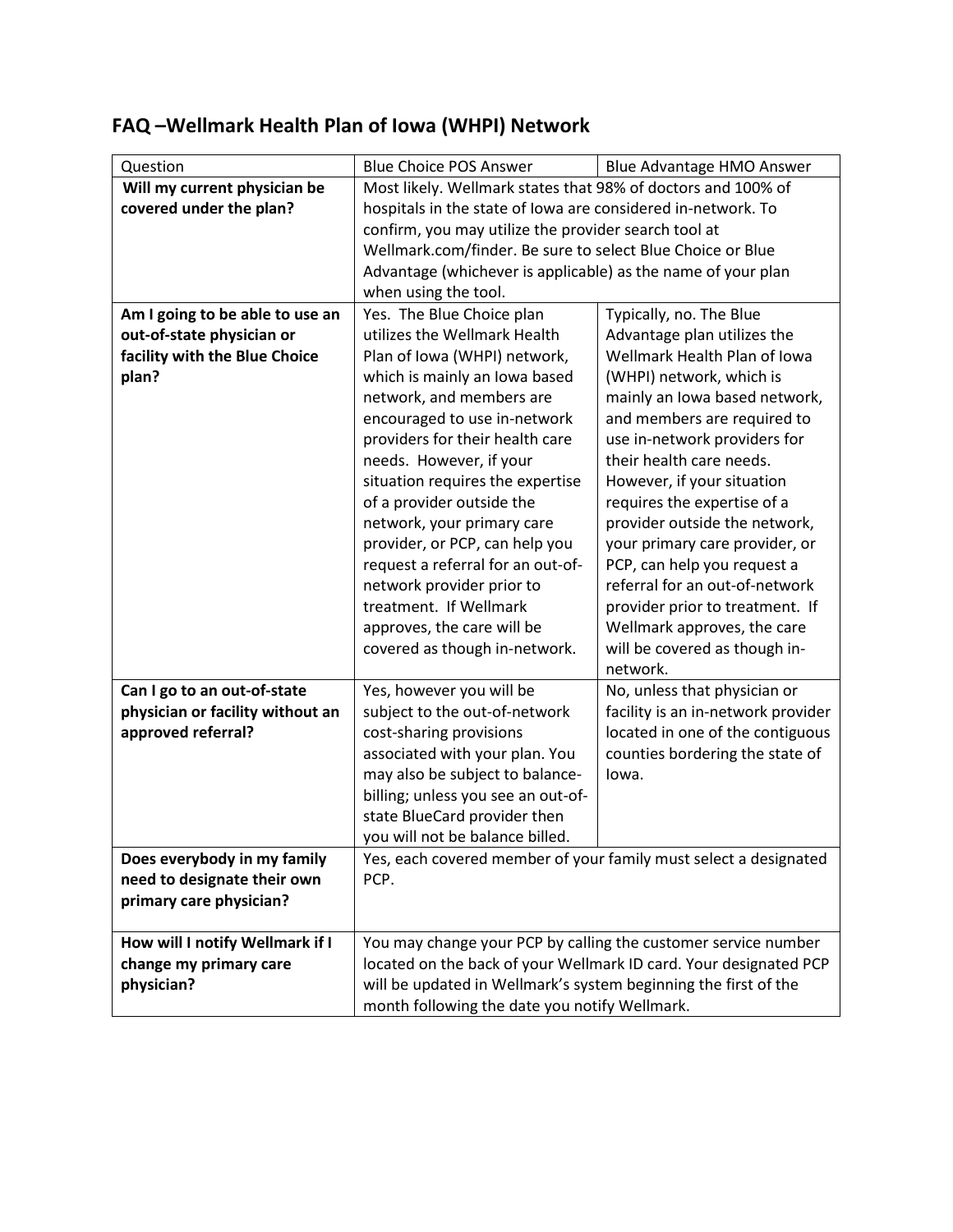| Do I need a referral every time   | No, you do not need a referral                                                                  | No, you do not need a referral     |  |
|-----------------------------------|-------------------------------------------------------------------------------------------------|------------------------------------|--|
| I want to see a specialist?       | to go to specialists. Just like the                                                             | to go to specialists. You will pay |  |
|                                   | previous Alliance Select plan,                                                                  | the applicable copay for in-       |  |
|                                   | you will pay the 20%                                                                            | network office visits to Non-PCP   |  |
|                                   | coinsurance for in-network                                                                      | type physicians.                   |  |
|                                   | office visits to Non-PCP type                                                                   |                                    |  |
|                                   | physicians.                                                                                     |                                    |  |
| Is my child covered if they go to | Yes. Wellmark allows those temporarily living out-of-state for                                  |                                    |  |
| college out-of-state?             | longer than 90 consecutive days to sign up for Guest Membership                                 |                                    |  |
|                                   | by contacting customer service. There are some special rules to                                 |                                    |  |
|                                   | receiving care under Guest Membership, such as pre-certification                                |                                    |  |
|                                   | for certain services.                                                                           |                                    |  |
| Will I be covered in an           | Yes, you will be covered. Out-of-network providers will apply in-                               |                                    |  |
| emergency if I am out-of-state?   | network benefits in the case of accident or medical emergencies or                              |                                    |  |
|                                   | case management referrals. You may also be subject to balance-                                  |                                    |  |
|                                   | billing; however, if you see an out-of-state BlueCard provider you                              |                                    |  |
|                                   | will not be balance billed.                                                                     |                                    |  |
| If I make an appointment with     | Yes, if your designated PCP is not available, you may see another                               |                                    |  |
| my PCP and then he/she is not     | PCP in their office as back-up. You will still pay the lowest copay or                          |                                    |  |
| available at the last minute can  | your coinsurance.                                                                               |                                    |  |
| I see another physician at my     |                                                                                                 |                                    |  |
| clinic and still have the lowest  |                                                                                                 |                                    |  |
| copay?                            |                                                                                                 |                                    |  |
|                                   |                                                                                                 |                                    |  |
|                                   |                                                                                                 |                                    |  |
| I see my OB/GYN for my annual     | Females may designate both a PCP and an OB/GYN, but it is not                                   |                                    |  |
| physical exam, do I still need to | required to designate both. Females still need to designate a PCP                               |                                    |  |
| select a PCP?                     | even if they only go to their OB/GYN for their preventive exam.                                 |                                    |  |
|                                   | Designating a PCP is required by all covered members to receive an<br>ID card.                  |                                    |  |
| I only go to specialists that are | You may search Wellmark.com for available PCPs if you do not                                    |                                    |  |
| managing my current health        | have a current PCP. Be sure to select Blue Choice or Blue                                       |                                    |  |
| conditions and I do not have a    | Advantage (whichever is applicable) as the name of your plan                                    |                                    |  |
| primary care physician (PCP),     | when utilizing the provider search tool at Wellmark.com/finder.                                 |                                    |  |
| how will I select one?            | Even if your ongoing regular care is only with a specialist, you are                            |                                    |  |
|                                   | required to name a PCP type provider to enroll in the Blue Choice                               |                                    |  |
|                                   | plan and obtain an ID card.                                                                     |                                    |  |
| Can my specialist perform my      | No, for preventive exams to be covered, they must be performed                                  |                                    |  |
| annual preventive exam since      | by your designated PCP. Your PCP can and should coordinate your                                 |                                    |  |
| he/she is managing my current     | medical records with your specialist.                                                           |                                    |  |
| health conditions?                |                                                                                                 |                                    |  |
| Why are there fewer               | Network eligibility is determined by the chiropractor's affiliation                             |                                    |  |
| <b>Chiropractors in the WHPI</b>  | with the Iowa Chiropractic Physicians Clinic (ICPC). You can check                              |                                    |  |
| network as compared to the        | Wellmark.com for participating chiropractors and you can ask your                               |                                    |  |
| <b>Alliance Select network?</b>   | chiropractor if they are participating with Blue Choice/Blue<br>Advantage and the WHPI network. |                                    |  |